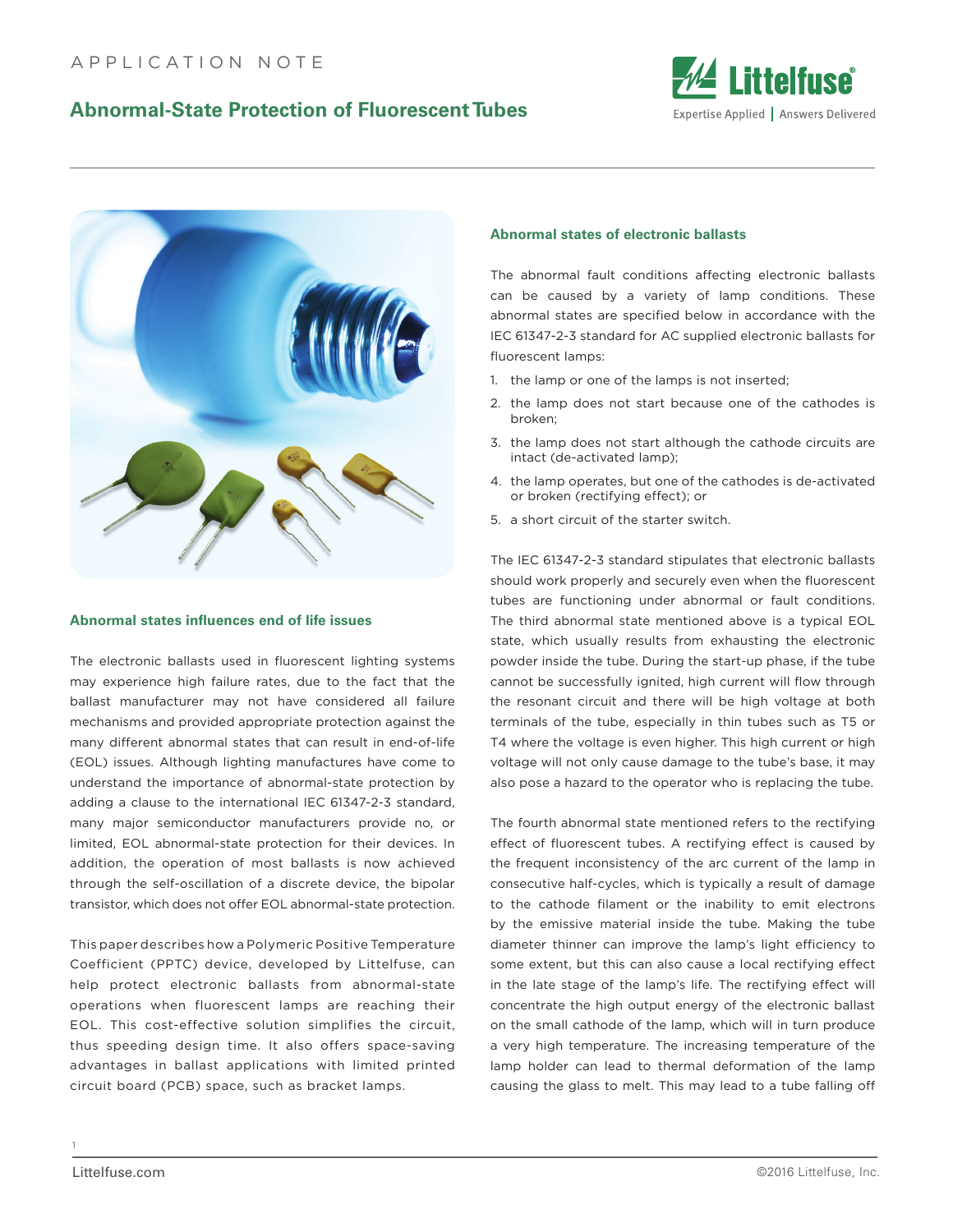## APPLICATION NOTE

# **Abnormal-State Protection of Fluorescent Tubes**



the fixture or, even more seriously, can result in a thermal event. Therefore, the ballast must be protected against an abnormal rectifying effect.

Another consideration for ballasts is arcing. Arcing may occur in areas of poor contact, such as inside the tube or between the tube and the lamp. Poor contact can lead to overheating of the tube or the lamp, and can result in the lamp burning. (Note: Because arcing protection is not included in IEC 61347- 2-3, it is not addressed in this article.)

The IEC 61347-2-3 standard specifies three tests to simulate the effect of the lamp's end of life: the asymmetric pulse test (Clause 17.2); asymmetric power dissipation test (Clause 17.3); and the open filament test (Clause 17.4). Any one of these three tests can be used to prove the eligibility of the electronic ballast. At the end of the lamp's life, the standard requires that the ballast shall not make the lamp holder overheat at any voltage between 90% and 110% of the rated supply voltage. Ballast manufacturers can choose to administer any one of the tests according to the circuit types of the electronic ballast. (Testing can be performed using tubes provided by lamp manufacturers.)

#### **Abnormal state protection scheme of electronic ballast**

Currently, the protective measures for electronic ballasts are as follows:

- 1. Connect a single-use current fuse to the input of the AC circuit. Ballast designers may believe that connecting a current fuse at this position will protect the ballast from overcurrent or abnormal states; however, such protection will not be provided under abnormal conditions such as the filament being deactivated. It is often fused after the breakdown of the switching device, which cannot provide adequate abnormal state protection.
- 2. Utilize a protection circuit that incorporates a siliconcontrolled rectifier (SCR), bipolar transistor, or other component in the resonant output circuit. This type of

electronic circuit protection has the following drawbacks: first it is prone to protection faults and, second, it occupies more PCB space, which is particularly undesirable in small, integrated board-space designs such as bracket lamps or compact fluorescent lamps (CFLs).

- 3. Employ over-power protection to achieve abnormal-state protection. In fact, over-power protection was initially used for arcing protection. Today some manufacturers use this approach for abnormal-state protection; however, it is limited by the rate of arcing detection, which is not appropriate in circuits requiring high-speed arcing detection. Therefore, to some degree, over-power protection cannot effectively prevent overheating of the filaments.
- 4. Connect a resettable PPTC device in the resonant circuit, in series with a resonant capacitor to achieve abnormalstate protection. In this case, when the fluorescent tube is in a normal state and the electronic ballast is powered on, the inductor, capacitor and PPTC thermistor form a series resonant circuit to make the fluorescent lamp function normally. At this point, the low resistance of the PPTC device will not affect the resonant circuit. If an abnormal state occurs due to deactivation of the filament caused by an aging filament or tube leakage, the PPTC device will activate within seconds. The IEC 62347-2-3 standard stipulates that protection, except for rectifying effect, shall be within 5 seconds, and the rectifying effect protection shall be within 30 seconds. This activation causes the resistance of the PPTC device to exponentially increase, which forces the LC series resonant circuit to stop or increases the frequency to reduce the fault current. This cuts off the high voltage of the resonant network to help protect the ballast, allowing the ballast to begin working again after returning to a normal state. The PPTC device solution for providing abnormal state protection can significantly speed design time while also conserving valuable PCB space.

#### **Examples of abnormal state protection of electronic ballast**

Example 1: Figure 1 shows a protection scheme utilizing a PPTC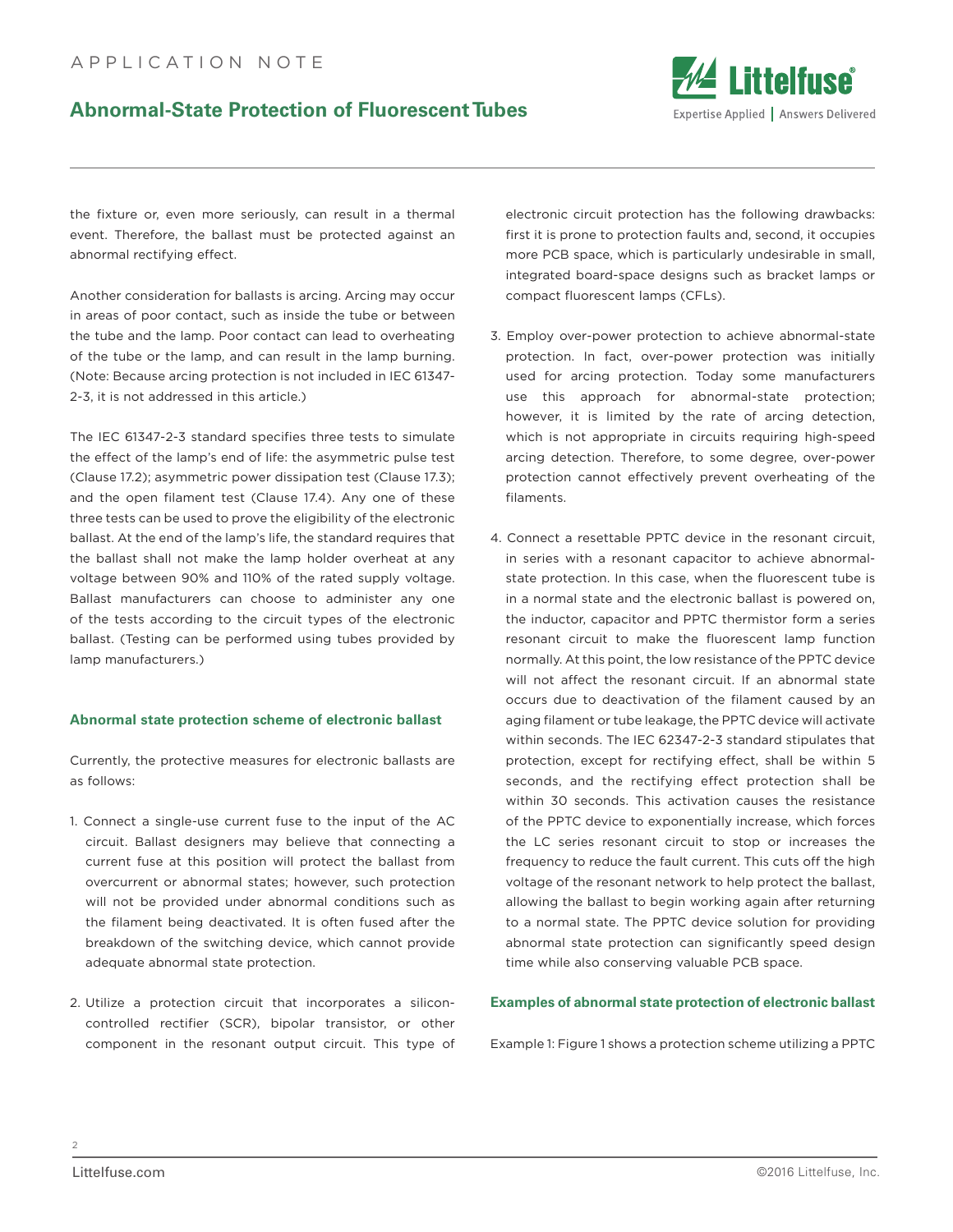### APPLICATION NOTE

# **Abnormal-State Protection of Fluorescent Tubes**



device in a T5 14W electronic ballast with integrated ICs. The PPTC device is connected in the LC series resonant circuit, shown as R1. During normal operation, the resistance of the PPTC is very low and does not affect the normal operating resonant state. If an EOL abnormal state should occur, the current flowing through the resonant circuit will increase to approximately 5 to 6 times the normal operating current. The higher current will then cause the PPTC device to trip and device resistance will increase. As a result, the resonant circuit formed by the PPTC device's increased resistance will cause the inductor and capacitor to change resonance, and the IC will change the resonant frequency of the ballast. As a result, the increase of the resonant frequency of the ballast will reduce the power of the ballast, thereby reducing the current flowing through the filament and providing the required ballast protection. After the fault has been removed and the power is cycled, the resistance of the PPTC device will return to its original state and the ballast can return to normal operation.

When specifying the resistance of a PPTC device in these applications, the maximum operating temperature and maximum operating current must first be obtained. Next the specific model of the PPTC device can be identified by



Figure 1 Typical circuit utilizing a PPTC device for protection of IC integrated ballasts.

using the temperature derating curve, and, finally, it must be determined whether the PPTC device complies with the standard for the shortest time required for protection. Figure 2 illustrates the voltage and current chart of PPTC device during an abnormal state (blue) and after protection (pink).

Example 2: A PPTC device can also be used in a power input circuit to help provide abnormal-state protection. The efficiency, power factor and luminous efficacy of electronic



Figure 2 Voltage and current of PPTC device during an after abnormal state test.

ballasts are typically better than those of the electromagnetic ballasts that are widely used in developing countries. Because of these advantages, high-luminous-efficacy tricolor fluorescent lamps using low-power-consumption electronic ballasts are being promoted as green energy-saving lighting products. Replacing traditional electromagnetic ballasts and T8 tubes with electronic ballasts and T5 tubes offers significant economic and social benefits, and the change would be relatively simple to implement and would have minimal impact on users. As noted previously, the electromagnetic ballast is connected with an inductor. To make the change to an electronic ballast, the designer can keep the inductor and remove the starter and T8 tube or T12 tube, and then connect the electronic ballast and T5 tube.

Figure 3 shows how to replace a 36W T8 tube with a 28W T5 tube. In this example, the maximum operating current measured is 200mA, the maximum operating temperature of the ballast is  $70^{\circ}$ C, and the fault current is approximately 800mA. The inductive resistance of the electromagnetic ballasts is 48 ohms and, during the short circuit of the rectifier diode, the fault current is 5.5A. It can be assumed that a onetime single-use fuse will be selected for overcurrent protection in this type of design; however, selecting the correct device can pose challenges. For instance, while the impact of the surge must be taken into account, if the current value of the fuse is set too high it cannot provide effective protection. Also, when trying to provide for overcurrent protection against an abnormal state, if the current value of the fuse is set too low then faults can easily occur. A resettable PPTC device can